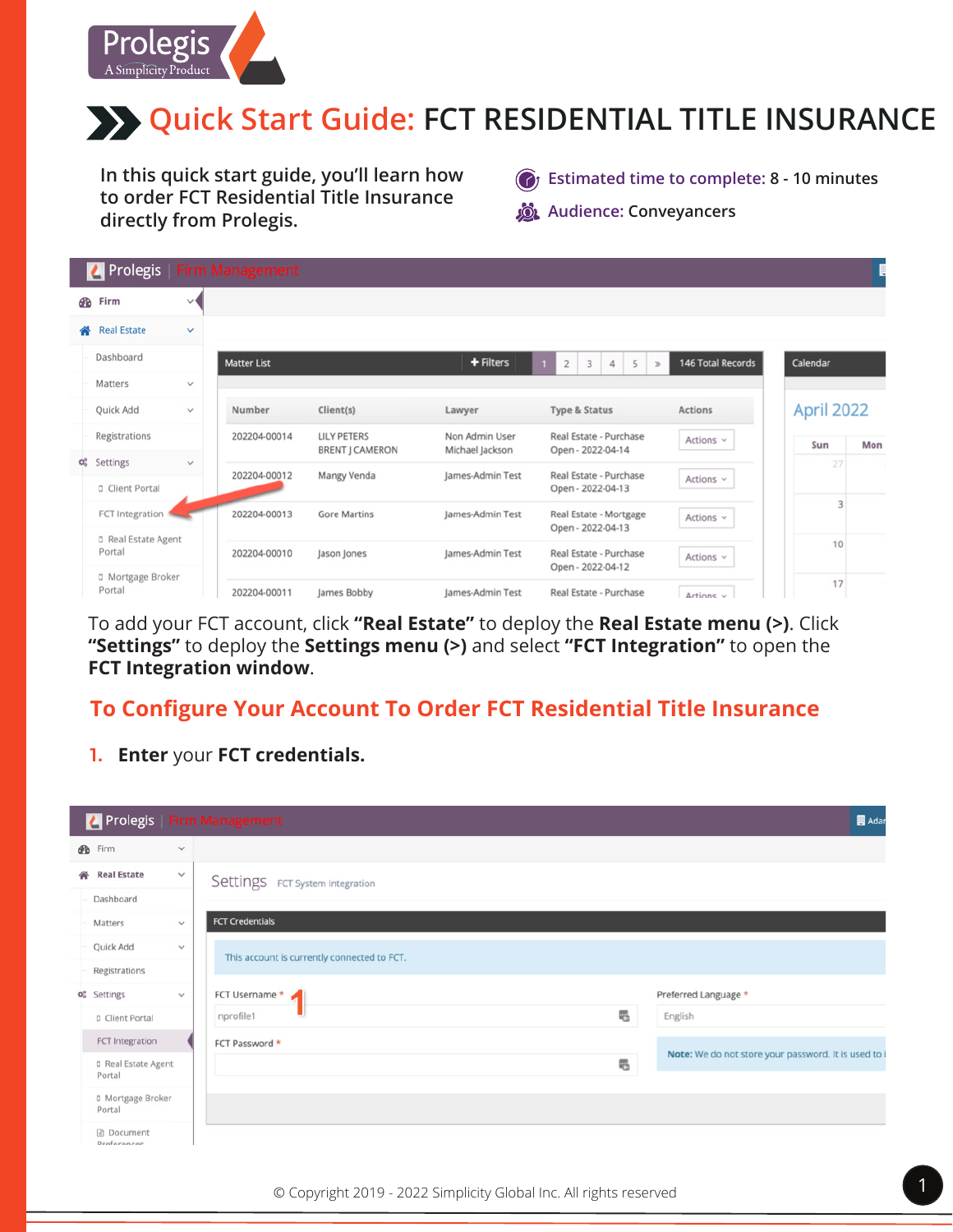

**Note: Before you begin your order for FCT Residential Title Insurance you will need to:**

- Add a title to your matter at **Actions > Property > Titles.**
- Add the address, purchase price and property type information at **Actions > Property > APS (ON)** and **Actions > Property > Contract (AB).**

Depending on your responses to the underwriting questions, you may need to:

- Add the mortgage information by clicking **Actions > New Mortgages**.
- Add information about the seller's lawyer by clicking **Actions > Stakeholders > Lawyer**.
- Add information about the real estate agent by clicking **Actions > Stakeholders > Real Estate Agent.**

For a guide on how to search for matters in Prolegis see https://prolegis.tawk.help/article/ how-do-i-find-a-matter.

**2.** To order an FCT Residential Title insurance policy, **navigate to the matter** and click on **Actions > Insurance.** Prior to ordering the title insurance, complete your data entry outlined above.

|                                                                                  |            | Adams-Reichel                                                               | Welcome,<br>MJ QA Convey            |
|----------------------------------------------------------------------------------|------------|-----------------------------------------------------------------------------|-------------------------------------|
|                                                                                  |            | Q Matter Number                                                             |                                     |
| 21, 3 days left Jurisdiction: ON LTT and MLTT rebate may apply<br>NRST may apply |            | Progress Dashboard<br><b>备 Property</b><br>Seller/Buyer<br>* Stakeholders   | Actions $\vee$                      |
| ▼ Received Real Estate Purchase Contract                                         | Incomplete | Complete?<br><b>血 New Mortgages</b>                                         | <b>D</b> Insurance (Title/Fire)     |
| ▼ Initial Real Estate Agent Letter                                               | Incomplete | Appointment<br>Complete?<br><b>S</b> Witnesses                              |                                     |
| v Initial Realtor Letter                                                         | Incomplete | Complete?<br>\$Trust Ledger                                                 | <b>Idd</b> Statement of Adjustments |
| v Initial Client Letter                                                          | Incomplete | <b>HE</b> Account<br>Complete?                                              |                                     |
| ▼ Receive Client Consent                                                         | Incomplete | Documents<br>Complete?<br><b>Se Follow Up Tasks</b><br><b>Communication</b> |                                     |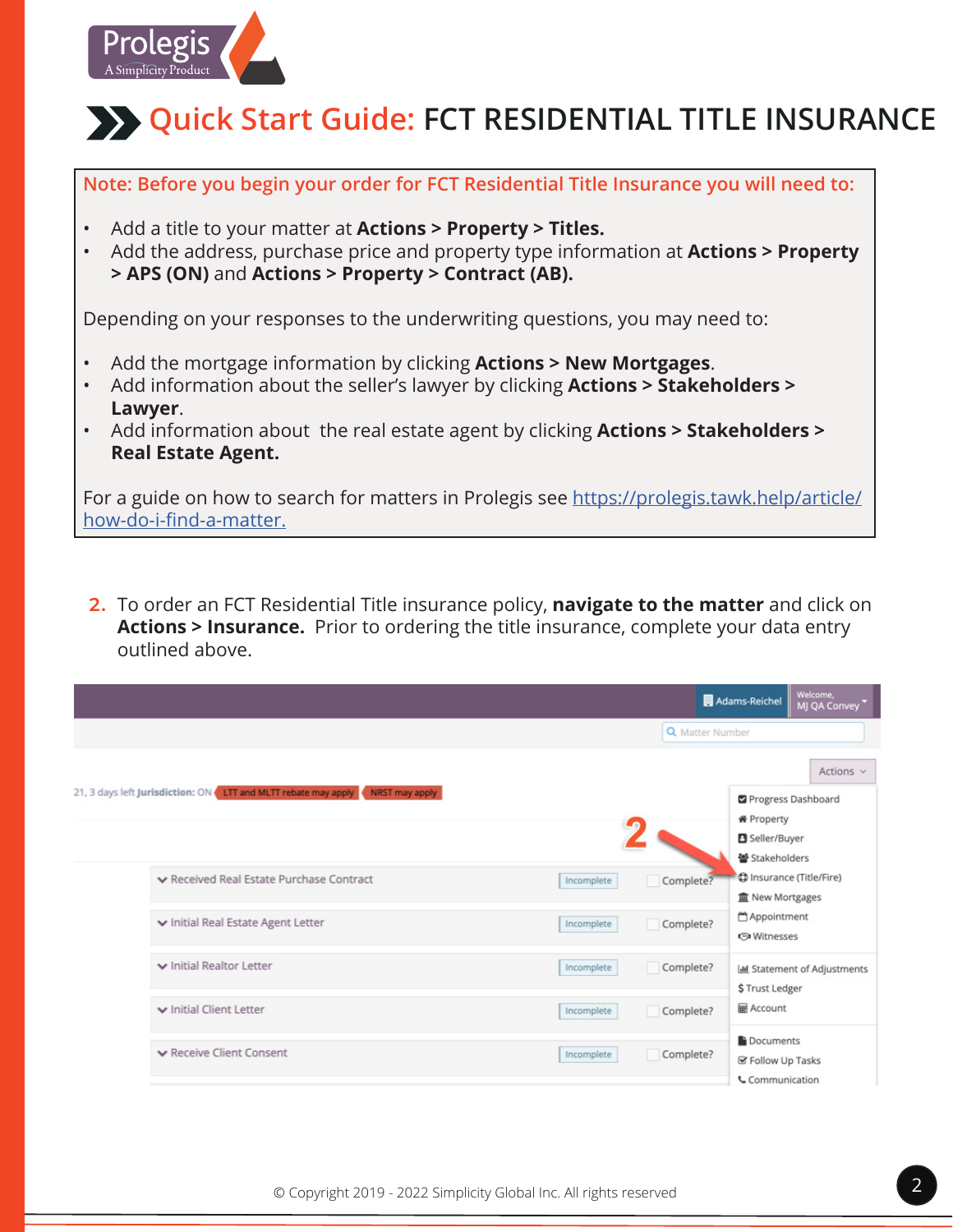

| A                                     | <b>Fire Insurance</b>                                             |                           |                                                                                       |            |
|---------------------------------------|-------------------------------------------------------------------|---------------------------|---------------------------------------------------------------------------------------|------------|
| Quick Add<br>$\checkmark$             | Name                                                              | Policy Number             | Expiration                                                                            | Fire insur |
| Registrations                         | 因                                                                 |                           | $\mathop{m}\limits^{\scriptscriptstyle\mathop{\mathsf{m}}\limits}$<br>MM/dd/yyyy      | Type to:   |
| Settings<br>$\checkmark$              | Amount                                                            | Replacement cost          | Effective date                                                                        |            |
| Ancillary Companies v                 | $\boldsymbol{\mathsf{S}}$                                         | $\boldsymbol{\mathsf{S}}$ | $\widehat{\boxplus}$<br>MM/dd/yyyy                                                    |            |
| FCT LLC                               | Fire insurance document                                           |                           |                                                                                       |            |
| Wills<br>$\mathbb{R}$<br>$\checkmark$ | $\mathbb{E}$<br>Choose                                            |                           |                                                                                       |            |
| + Follow Up                           |                                                                   |                           |                                                                                       |            |
| $^\circledR$                          | <b>Title Insurance</b>                                            |                           |                                                                                       |            |
|                                       | $\blacktriangleright$ FCT<br>Manual entry<br><b>CHICAGO TITLE</b> | 3                         |                                                                                       |            |
|                                       |                                                                   |                           |                                                                                       |            |
|                                       |                                                                   |                           |                                                                                       |            |
| @ contractInsurance<br>200            | 494 ms 59.1 MiB 【J 5 图 2 图 104 参 94 in 5.30 ms C <sub>u</sub> 152 | test.admin@example.net    | $\searrow$ 66 ms $\qquad \qquad \blacksquare$ 6 in 4.72 ms $\qquad \qquad \diamond$ 0 |            |

- **3. Select FCT** from the list of available Title Insurance providers.
- **4.** Click **Actions > Purchase.**

| $\checkmark$ |        | Amount                                         |                           |                                  | Replacement cost          |                                                            | Effective date |          |           |
|--------------|--------|------------------------------------------------|---------------------------|----------------------------------|---------------------------|------------------------------------------------------------|----------------|----------|-----------|
| $BS \vee$    |        | \$                                             |                           | \$                               |                           |                                                            | MM/dd/yyyy     |          | 曲         |
|              |        | Fire insurance document                        |                           |                                  |                           |                                                            |                |          |           |
| $\checkmark$ |        | $\vert$ 2                                      |                           | Choose                           |                           |                                                            |                |          |           |
|              |        | <b>Title Insurance</b><br><b>CHICAGO TITLE</b> | $\blacktriangleright$ FCT | Manual entry                     |                           |                                                            |                |          |           |
|              |        | FCT Title Insurance                            |                           |                                  |                           |                                                            |                | Purchase | Actions - |
| nce          | 494 ms | 59.1 MiB [ J 5                                 |                           | <b>■ 2</b> ■ 104 ● 94 in 5.30 ms | <b>P</b> <sub>2</sub> 152 | test.admin@example.net \66 ms \66 ms \66 6 in 4.72 ms \6 0 |                |          |           |